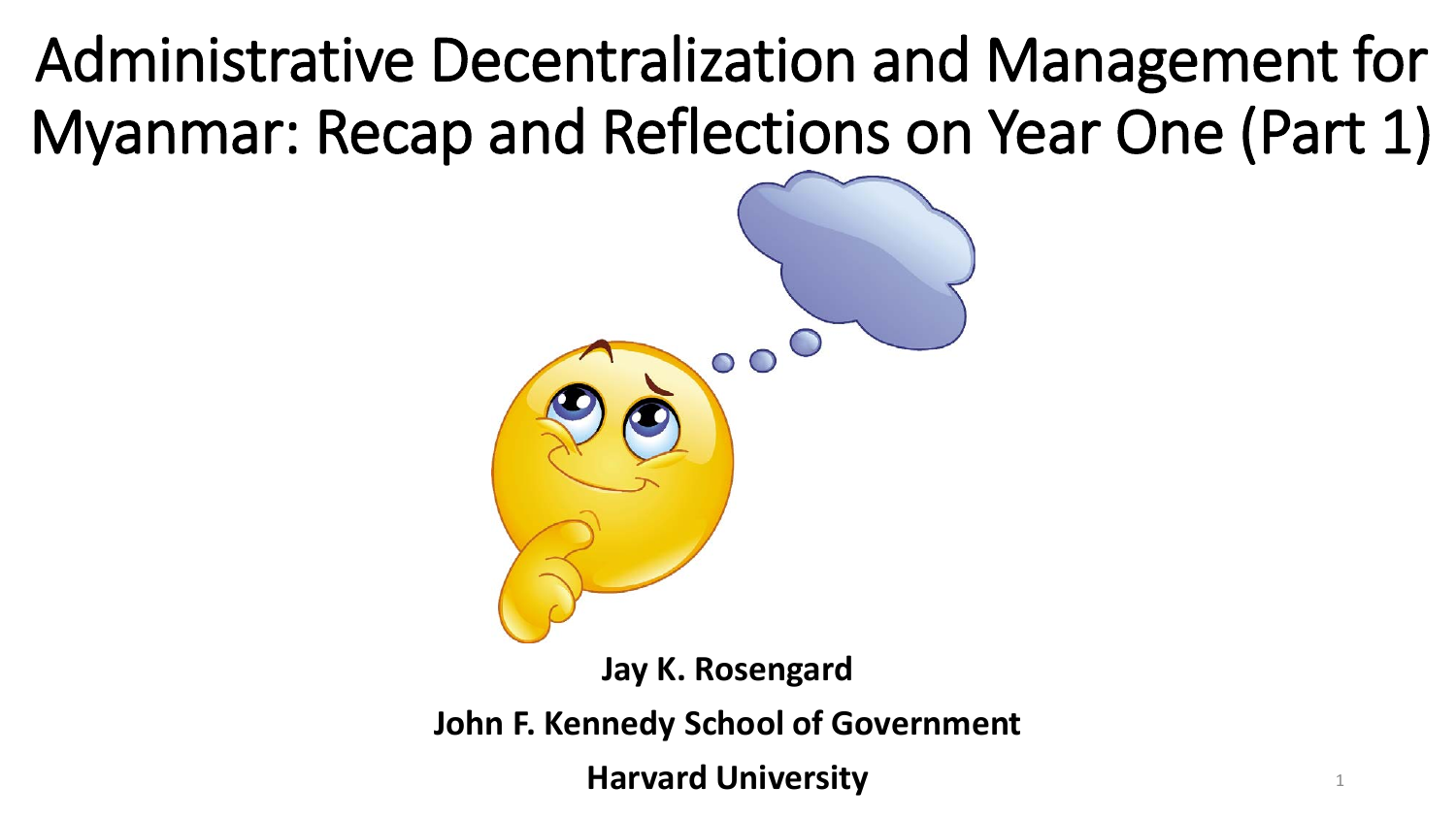#### **Rationale for Government Interventions in a Nation's Economy**

#### MARKET EFFICIENCY



### & MARKET FAILURE

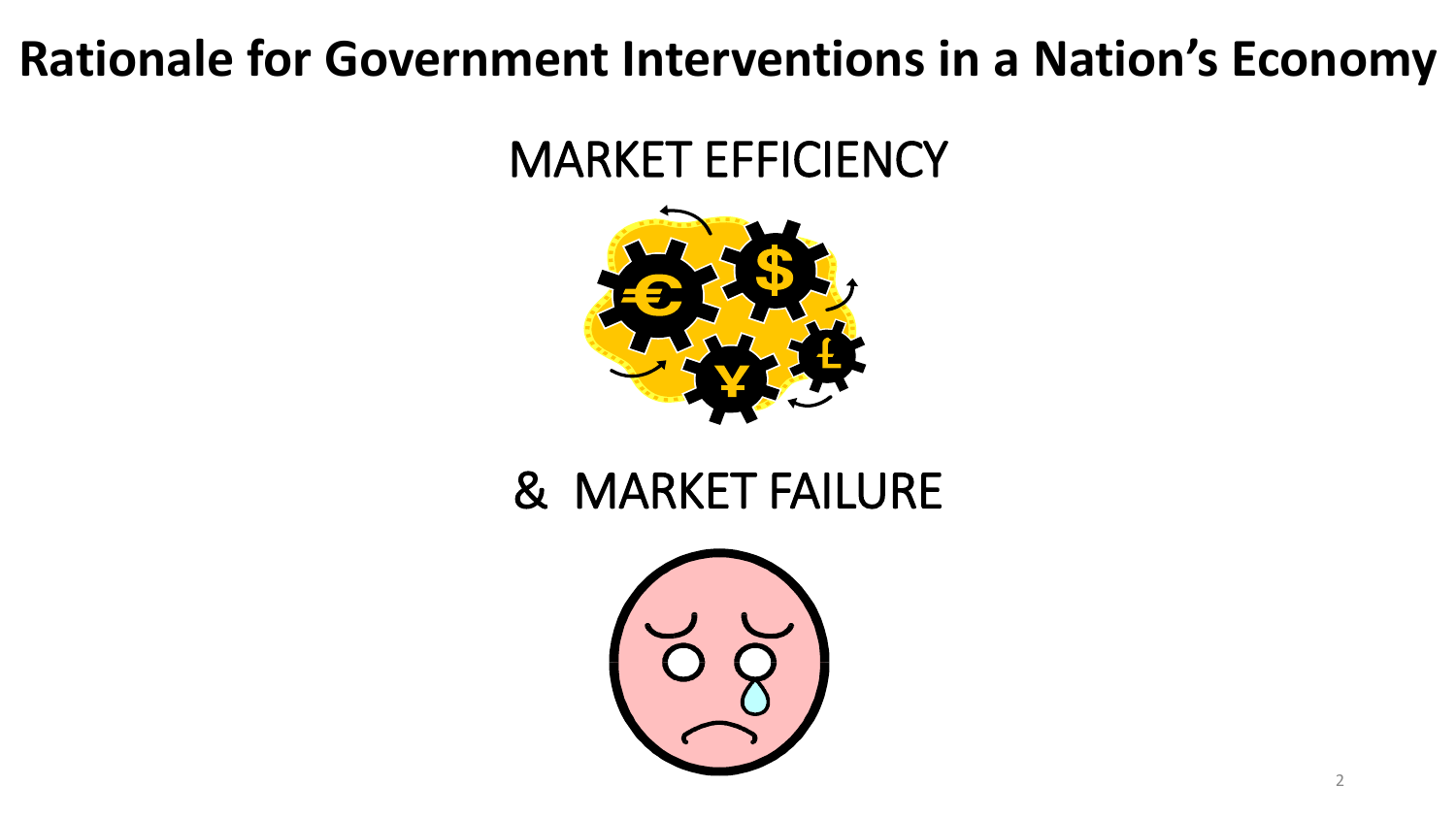# Market Efficiency

- Theory/ideal/analytic tool
	- Help understand the role of the public sector
	- Identify market failures, evaluate policy alternatives
	- Like doctor making diagnosis to prescribe appropriate medicine
- Efficiency exists in relative > absolute terms
	- If all markets perfectly efficient, limited need for government intervention
	- Key is direction of movement, if becoming more or less efficient
- Market efficiency/welfare economics theorems
	- Competitive economy, decentralized market, consumer sovereignty
	- Efficiency ≠ Equity; not explicit consideration
	- Market Equilibrium:  $S = D = P$ ; MB = MC = P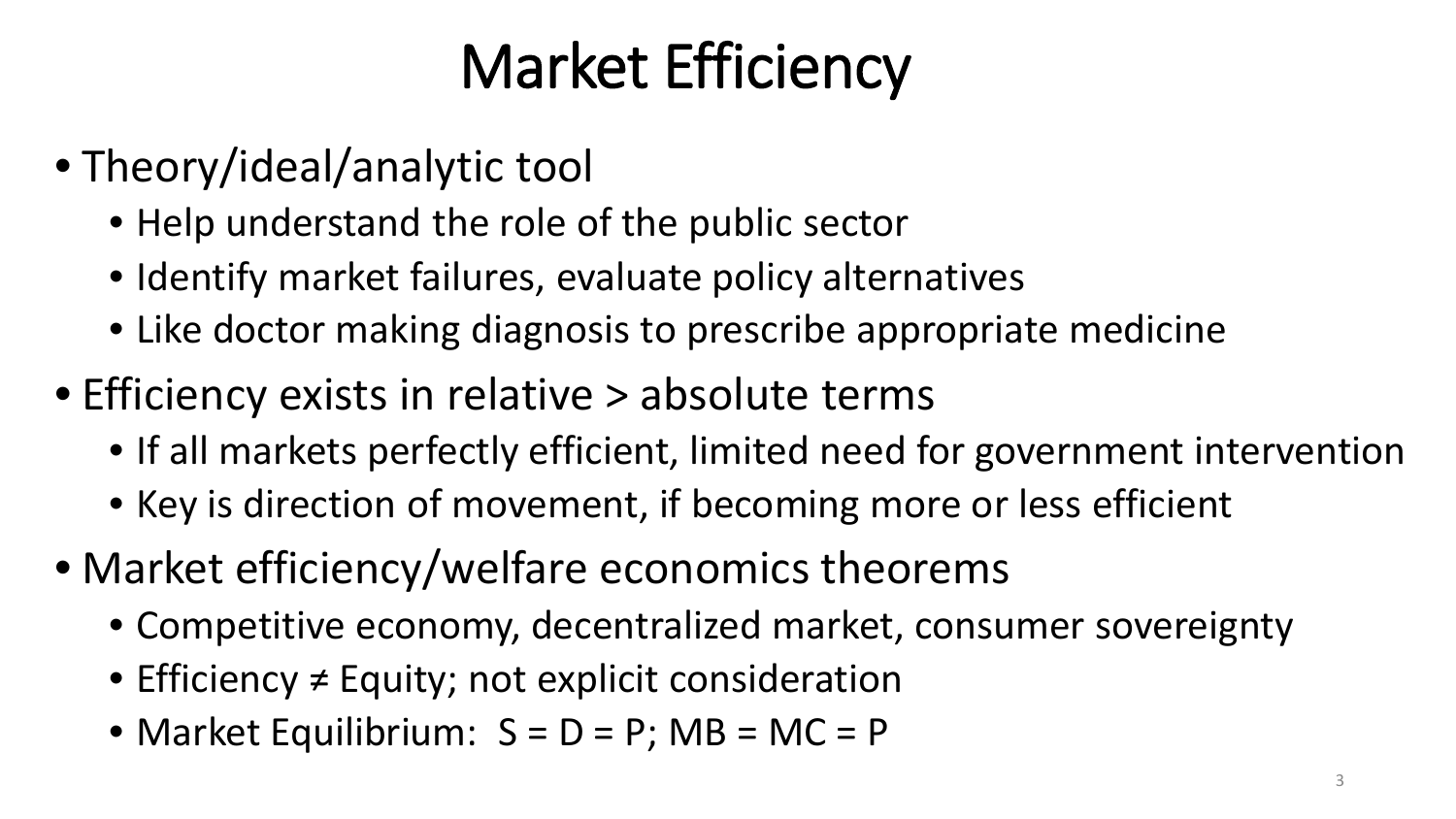#### Market Failures: Failure To Achieve An Efficient Allocation of Resources

- Failure of competition: natural monopoly
	- Economies of scale (size), scope (complementarities), contiguity (service area)
	- Characteristics of user demand (basic human needs  $\rightarrow$  inelastic demand)
	- *Policy options*: government production or government regulation
- Public goods: (next slide)
- Externalities: spillover effects on non-users
	- Impose costs without payment (overproduced), benefits without compensation (underproduced)
	- *Policy options*: government taxes/subsidies or government regulation
- Incomplete markets: provision shortfalls
	- Failure to provide good/service even when cost < willingness to pay
	- *Policy options*: government production or government regulation
- Information failures: asymmetries of information
	- Unequal information between producers and consumers, difficult to make rational decisions
	- *Policy options*: government production or government regulation
- Macroeconomic disequilibrium: global economic crisis
	- Economic contraction, unemployment increase, price or currency volatility
	- *Policy options*: countercyclical fiscal and monetary policies, supportive regulatory policy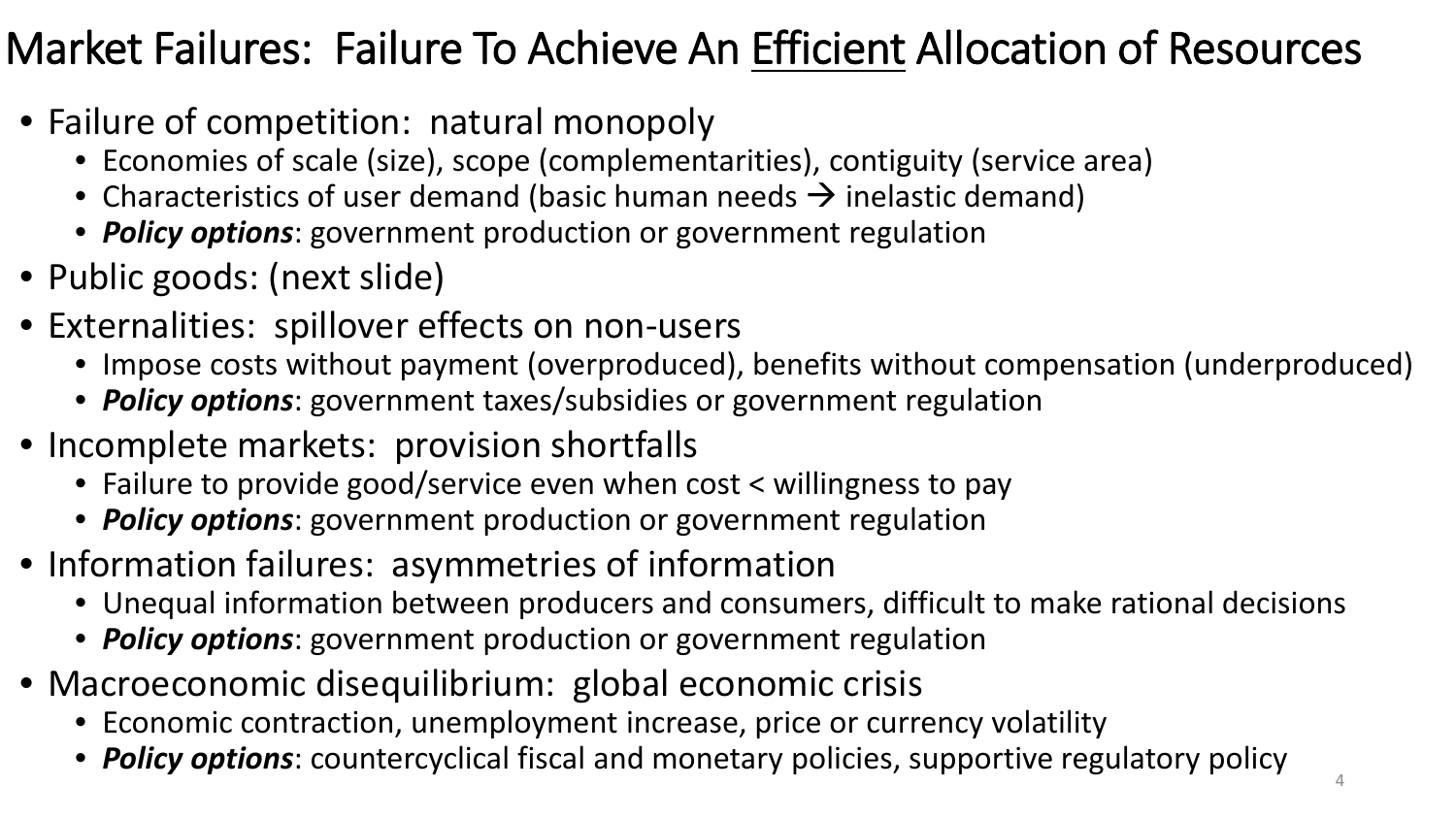### PUBLIC GOODS



### & PRIVATE GOODS



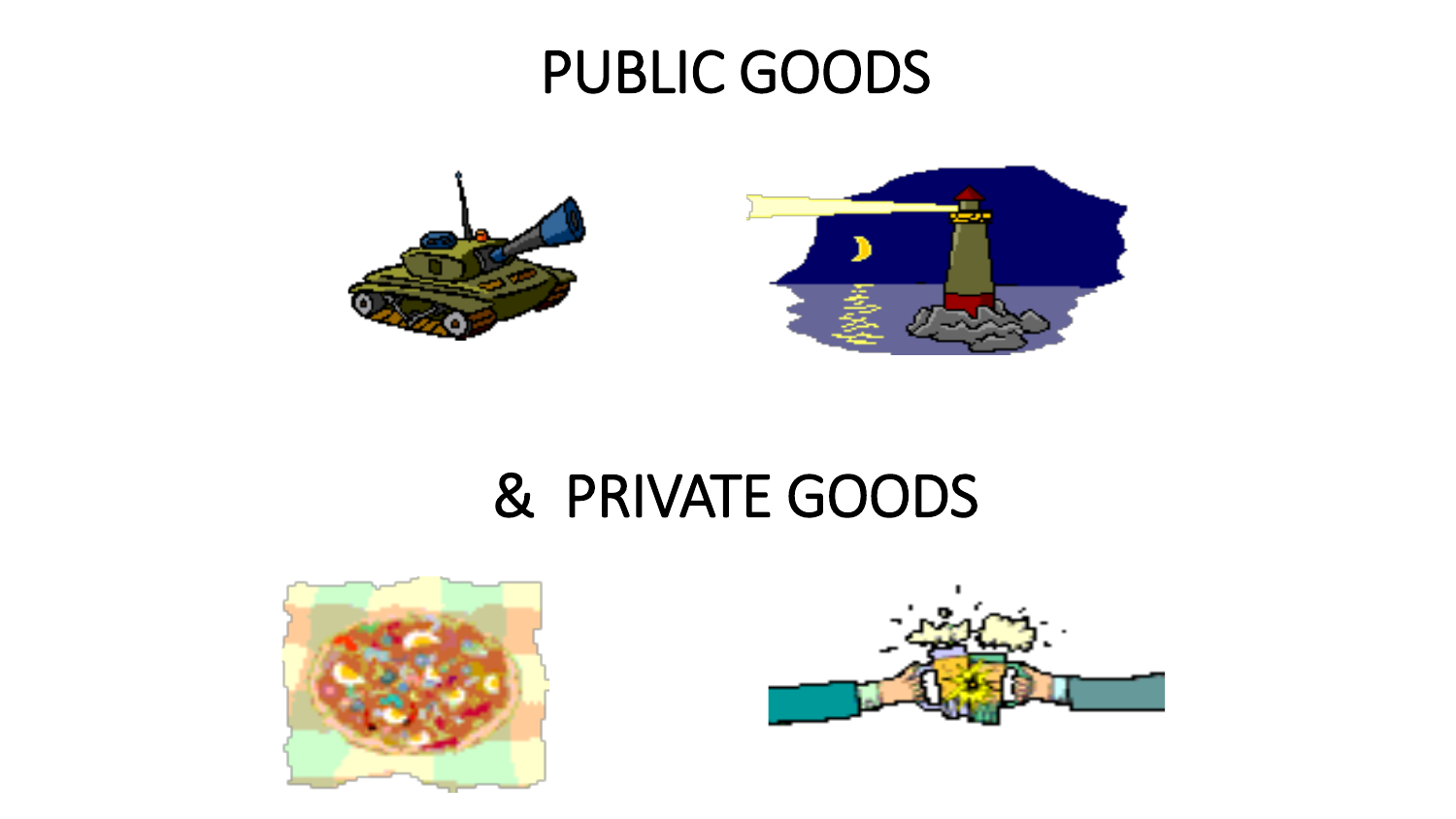### Pure Public Goods and Pure Private Goods

### **Pure Public Goods**

- Non-Rival Consumption(with no capacity constraints)
- Impractical or inefficient to exclude (at reasonable cost and effort)
- Cannot use price mechanism to allocate goods (charging  $\rightarrow$  under consumption and no charge  $\rightarrow$  under supply)
- Examples: national defense, domestic security, lighthouse, streetlamp

### **Pure Private Goods**

- Rival in Consumption (assume capacity constraints)
- Excludability (assume practical and efficient to exclude)
- Use price mechanism for allocation (charging  $\rightarrow$  S = D = P; public sector prices are called user fees/user charges)
- Examples: pizza, beer; health, education (can exclude ≠ should exclude)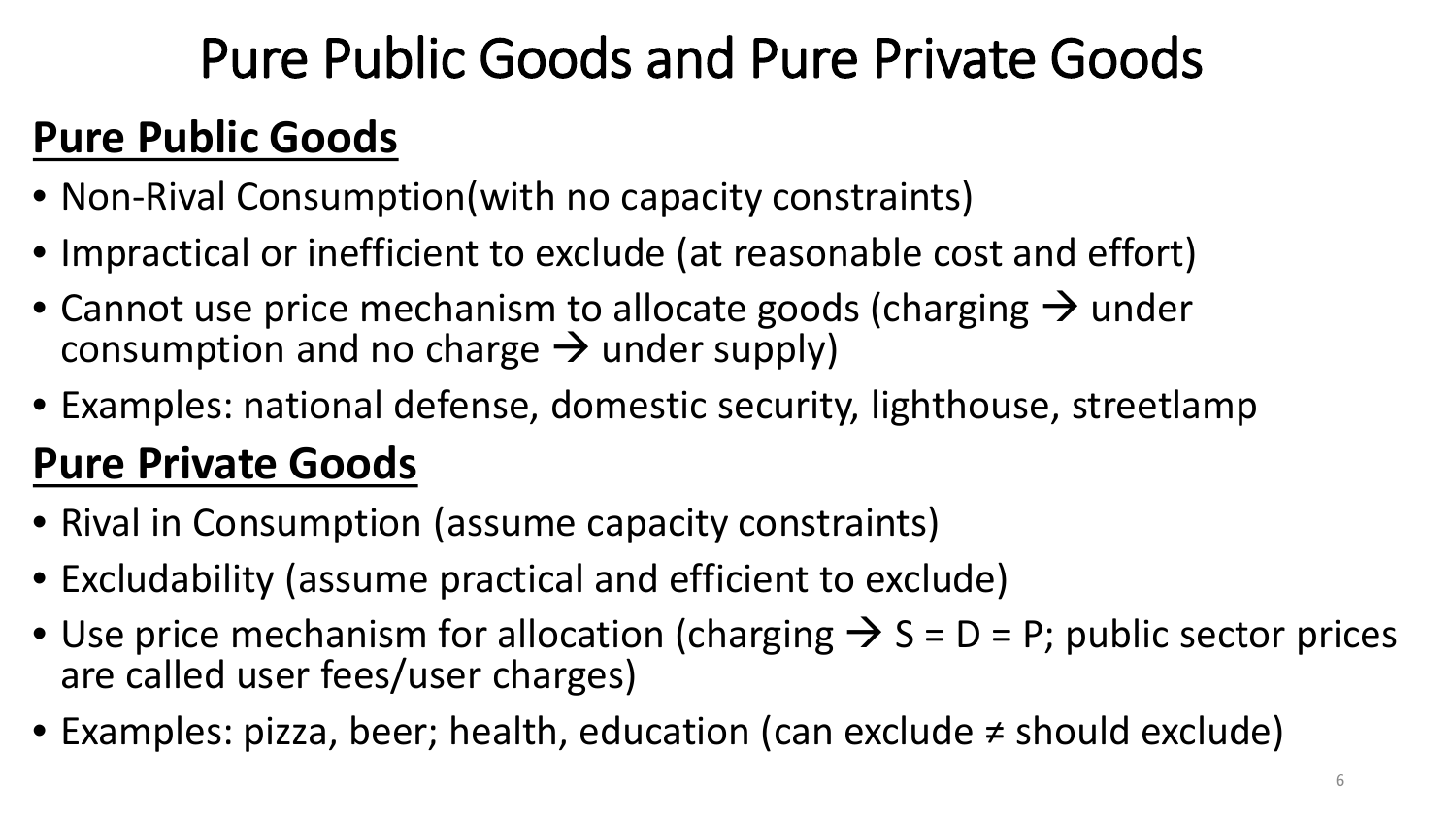# Impure/Quasi-Public Goods

- Social goods or collective goods
- Some but not all properties of pure public goods (quasi public goods)
	- Non-rival but excludable (police and fire protection)
	- Rival but non-excludable (congested urban street)
- Property rights and market failures
	- Tragedy of the commons (address by regulation or privatization)
	- Tragedy of the anticommons (address by deregulation or public use provisions)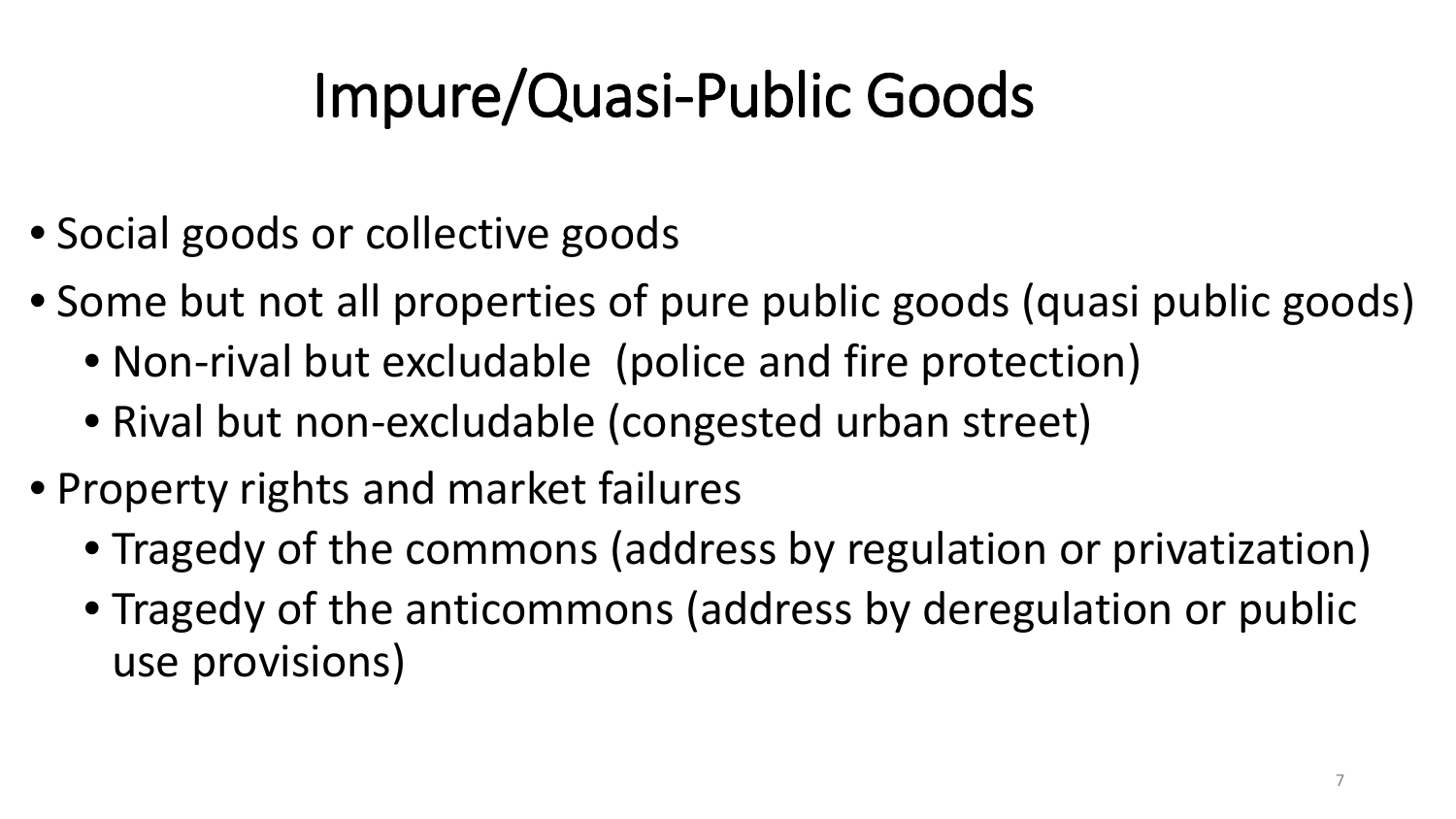## Market Failures: Failure To Achieve A Desirable Allocation of Resources

- •Remember: economic efficiency ≠ social equity
- Objectives
	- •Income or wealth redistribution
		- **≻** Social equity *vs.* economic efficiency
	- Provision of merit goods

Paternalism *vs.* consumer sovereignty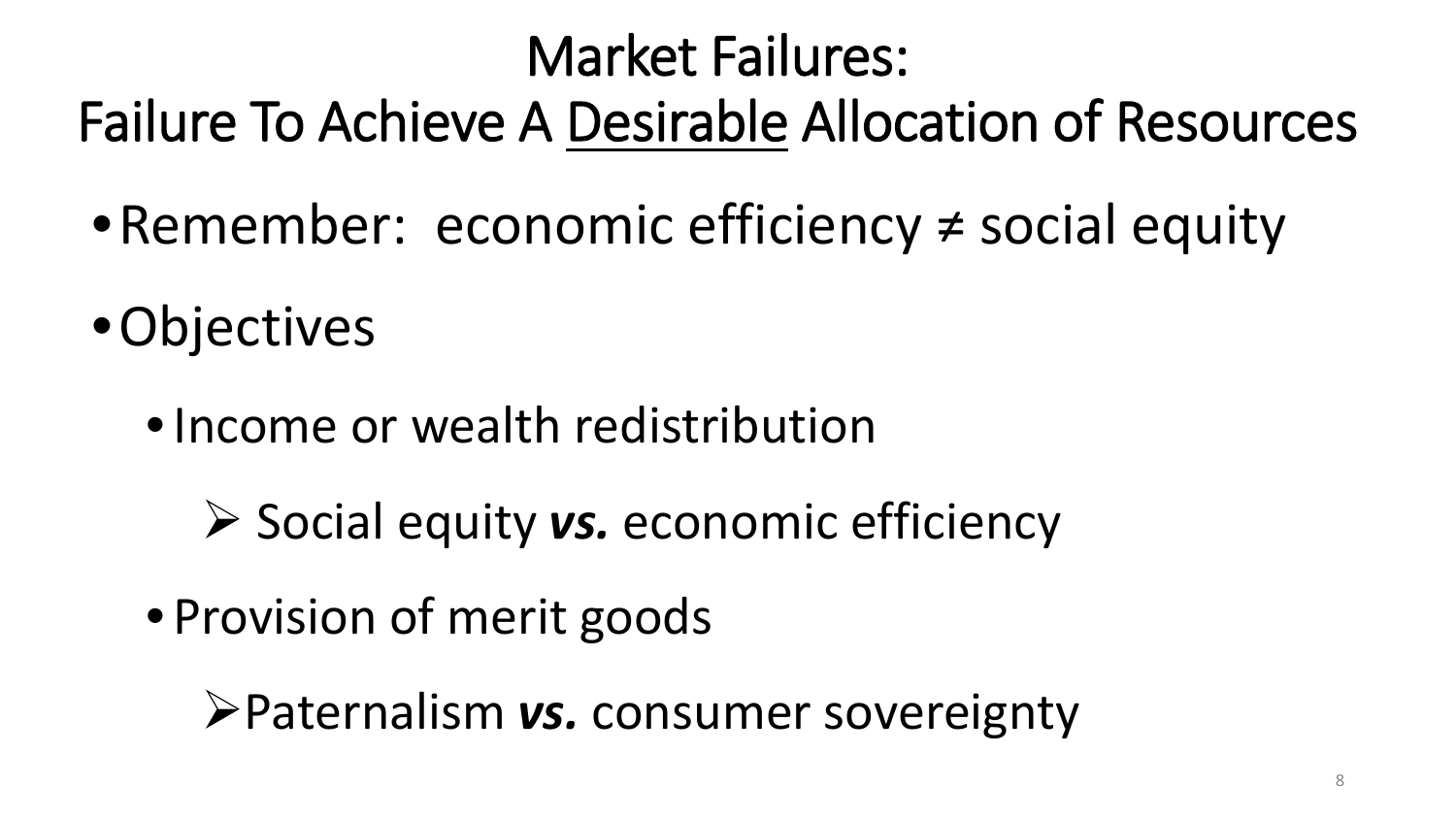

**FIGURE 2** Decomposing the Top Decile US Income Share into 3 Groups, 1913-2015